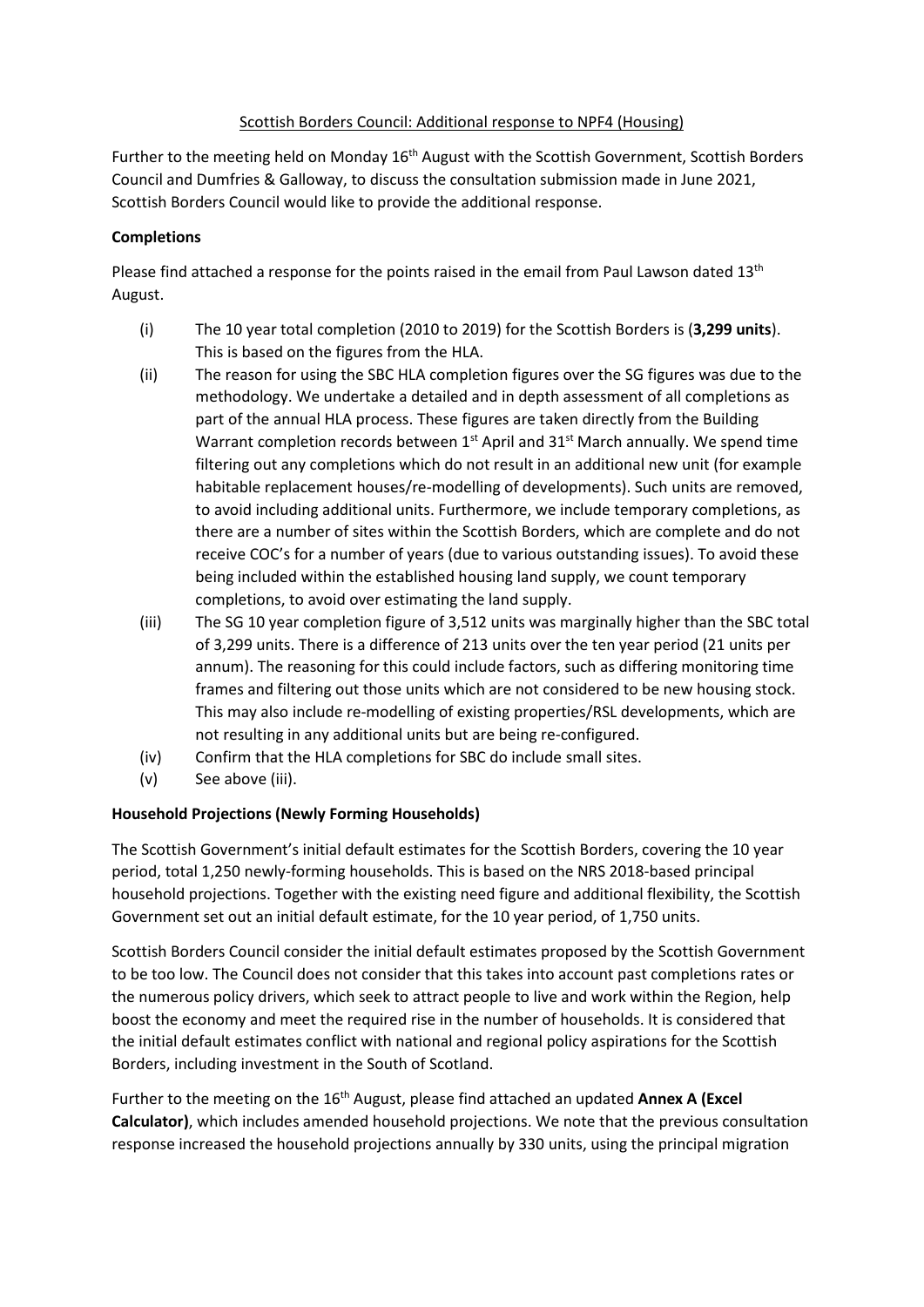household figures as a starting point. This was taking into consideration the past rate of completions within the Scottish Borders.

However, further to discussions at the meeting, an updated methodology is outlined below and the figures are contained within the updated **Annex A**. This should provide robust evidence as to why Scottish Borders Council seek to use an alternative household projection, with the reasoning based on policy drivers and aspirations for the future growth within the Region. It should be noted that the housing land requirement included within the previous response has not been as a result of the adjustments to the household projections.

Scottish Borders Council anticipates annual growth between 2022 to 2037 and has used the NRS 2018-based principal household projections as a starting point. A percentage growth rate has been applied annually, increasing from 0.2% to 0.9% over the 15 year period. This takes into consideration the numerous policy drivers outlined below, programming contained within the HLA and sites included within the SHIP. We consider this to be ambitious but realistic growth for the Region over the 15 year period. Table 1 below outlines the annual percentage increase for newly forming households, which results in 8.6% growth between 2022 and 2037, with an additional 4,964 units. Table 2 below outlines the housing land requirement, taken from the updated **Annex A.**

| Year              | 23  | 24  | 25  | 26  | 27  | 28  | 29  | 30  | 31  | 32  | 33  | 34  | 35  | 36  | 37  |
|-------------------|-----|-----|-----|-----|-----|-----|-----|-----|-----|-----|-----|-----|-----|-----|-----|
| % annual          | 0.2 | 0.3 | 0.3 | 0.4 | 0.4 | 0.5 | 0.5 | 0.6 | 0.6 | 0.7 | 0.7 | 0.8 | 0.8 | 0.9 | 0.9 |
| growth            |     |     |     |     |     |     |     |     |     |     |     |     |     |     |     |
| <b>Additional</b> | 111 | 167 | 167 | 224 | 224 | 282 | 283 | 342 | 343 | 403 | 406 | 467 | 471 | 535 | 539 |
| Units (per        |     |     |     |     |     |     |     |     |     |     |     |     |     |     |     |
| annum)            |     |     |     |     |     |     |     |     |     |     |     |     |     |     |     |

Table 1: Increase in household projections (%)

# Table 2: Proposed adjustments to the newly forming households

| NPF4 - Minimum All Tenure Housing Land Requirement |                      |                 |                     |  |  |  |  |  |
|----------------------------------------------------|----------------------|-----------------|---------------------|--|--|--|--|--|
| <b>10 Years Total</b>                              |                      |                 |                     |  |  |  |  |  |
| <b>Existing Housing</b>                            | <b>Newly-Forming</b> | 30% Flexibility | <b>Housing Land</b> |  |  |  |  |  |
| <b>Need</b>                                        | <b>Households</b>    |                 | Requirement         |  |  |  |  |  |
| 100                                                | 3,300                | 1,000           | 4.400               |  |  |  |  |  |

#### **Evidence for increasing Household Projections**

- **Housing Land Audit**: The finalised 2019 HLA demonstrates that there is commitment to housing development (both market and affordable). 3,679 units are programmed within the first five years, with an additional 1,945 units programmed over years 6&7 and 2,249 units programmed post year 7. This shows the growth forecast until 2026. Furthermore, there are a number of key strategic sites, which are programmed from 2022 to 2031 within the HLA, including the Tweedbank Expansion site, which will capitalise on its location adjacent to the Borders Railway Station at Tweedbank. It is considered that the household projections take into consideration the programming contained within the HLA and those sites with development commitment.
- **SHIP**: The SHIP (2021-2026) has been published for the Scottish Borders, which outlines the affordable housing investment priorities to cover 2021-2026. The SHIP sets out commitment for the delivery of affordable homes through the Scottish Borders over the next 5 years.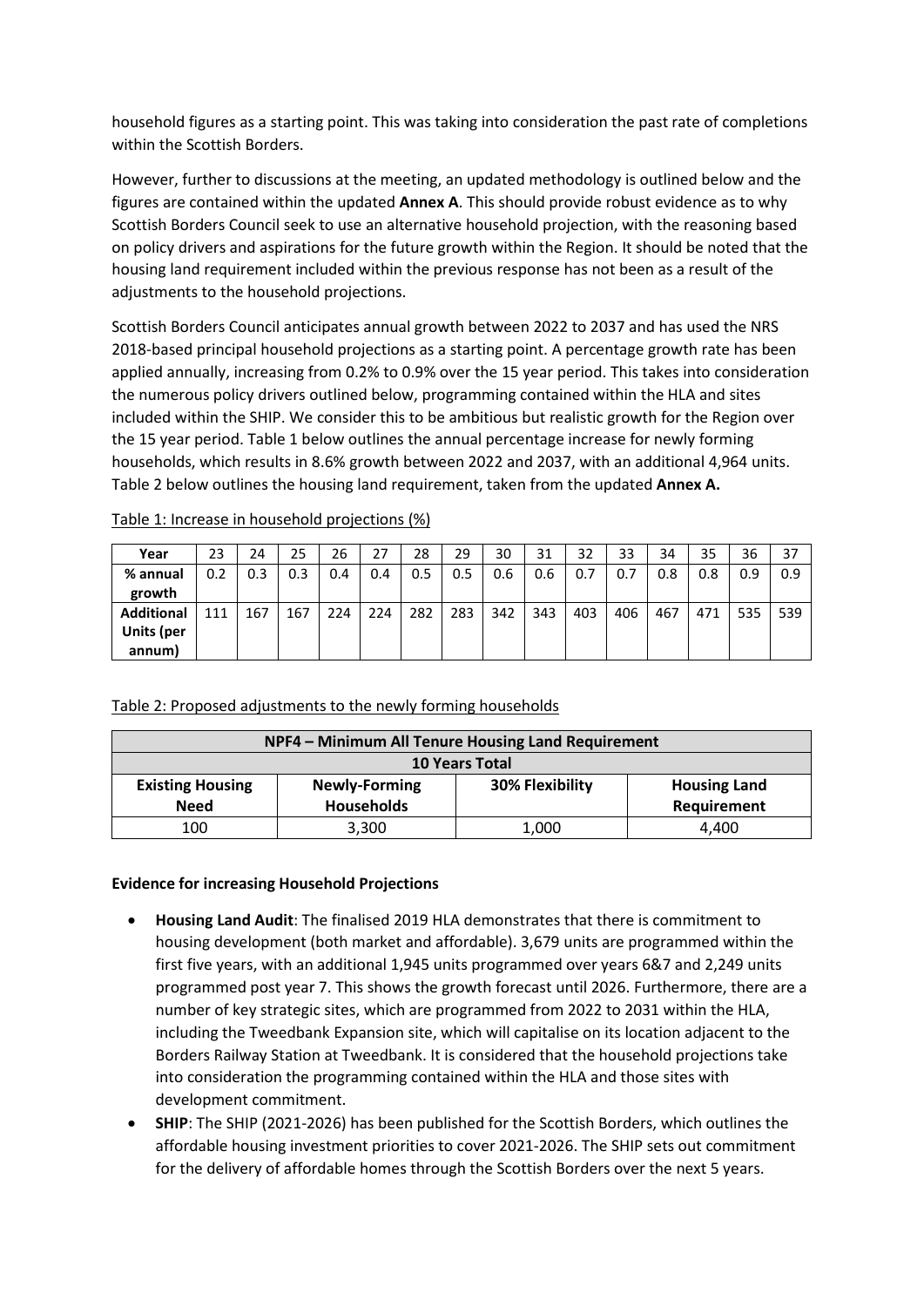Scottish Borders Council received an allocation of £16.972m for the period 2020-21 and there is significant allocation forecast going forward. It is considered that the household projections take into consideration the committed development contained within the SHIP for (2021- 2026) and acknowledges the potential future developments.

- **Housing 2040**: The aim of Housing 2040 is for everyone to have a safe, high quality home that is affordable for the people who need them. Through the new NPF the planning system will shift away to be more directive about the quality of places, including by guiding where new development should happen and how those developments can deliver more for new and existing communities. And by developing vacant and derelict land, repurposing existing properties and locating homes closer to services and facilities within 20 minute neighbourhoods, it supports the delivery of homes in town centres and at the heart of communities. It is considered that the household projections must take into consideration the ambition of Housing 2040 to deliver 100,000 affordable homes by 2031/32 throughout Scotland.
- **South of Scotland Enterprise (SOSE)**: Launched in April 2020, SOSE were established by the Scottish Government in recognition of the unique circumstances of the South of Scotland, and the need for a fresh approach to drive inclusive growth across the area. The aim is to drive inclusive growth, increase competitiveness and tackle inequality within the region. This opportunity must also be recognised in the household projections and future growth for the wider South of Scotland area.
- **Borderlands Inclusive Growth Deal**: Formally signed in March 2021, bringing up to £452 million of fresh investment to the Borderlands area. The programme of investment will deliver significant economic benefit for the communities and businesses. The Deal is focused on four strategic themes of improving places; enabling infrastructure, encouraging green growth and supporting business, innovation and skills.
- **Indicative Regional Spatial Strategies**: The need to increase the supply of housing is a key priority. This is needed to support ambitions to attract more people to the area, as well as supporting the retention of those already here, and specifically our younger people.
- **Draft South of Scotland Regional Economic Strategy**: Draft published earlier in 2021, which challenges us to be more confident about the future, to aim higher, to be more open to change, building on what we know makes the South of Scotland special and unique. The Strategy has been shaped by the need to respond to a range of key influences, which whilst challenging us in the short term also give rise to positive and sustained opportunity, these include; sustained covid -19 recovery and new economic opportunities; the future of us and changes in the way we work; demographic changes and a need to attract and retain younger adults and sustain rural populations and major funding programmes.
- **Covid 19**: There is the potential that the covid-19 pandemic could result in a shift of where people choose to live and work and there may be a transition to people re-locating to more rural areas and working from home.
- **City of Culture bid:** South of Scotland Enterprise is bringing together key stakeholders to develop a bid for the region to become the 2025 UK City of Culture. It aims to celebrate the region's heritage, culture and creativity, help recover from the COVID-19 pandemic and ultimately bring investment into the region.
- **City Region Deal:** Tweedbank is one of the key identified growth areas for housing and business as part of the City Region Deal. The Central Borders Innovation Park Programme is part of the Research, Development and Innovation theme.